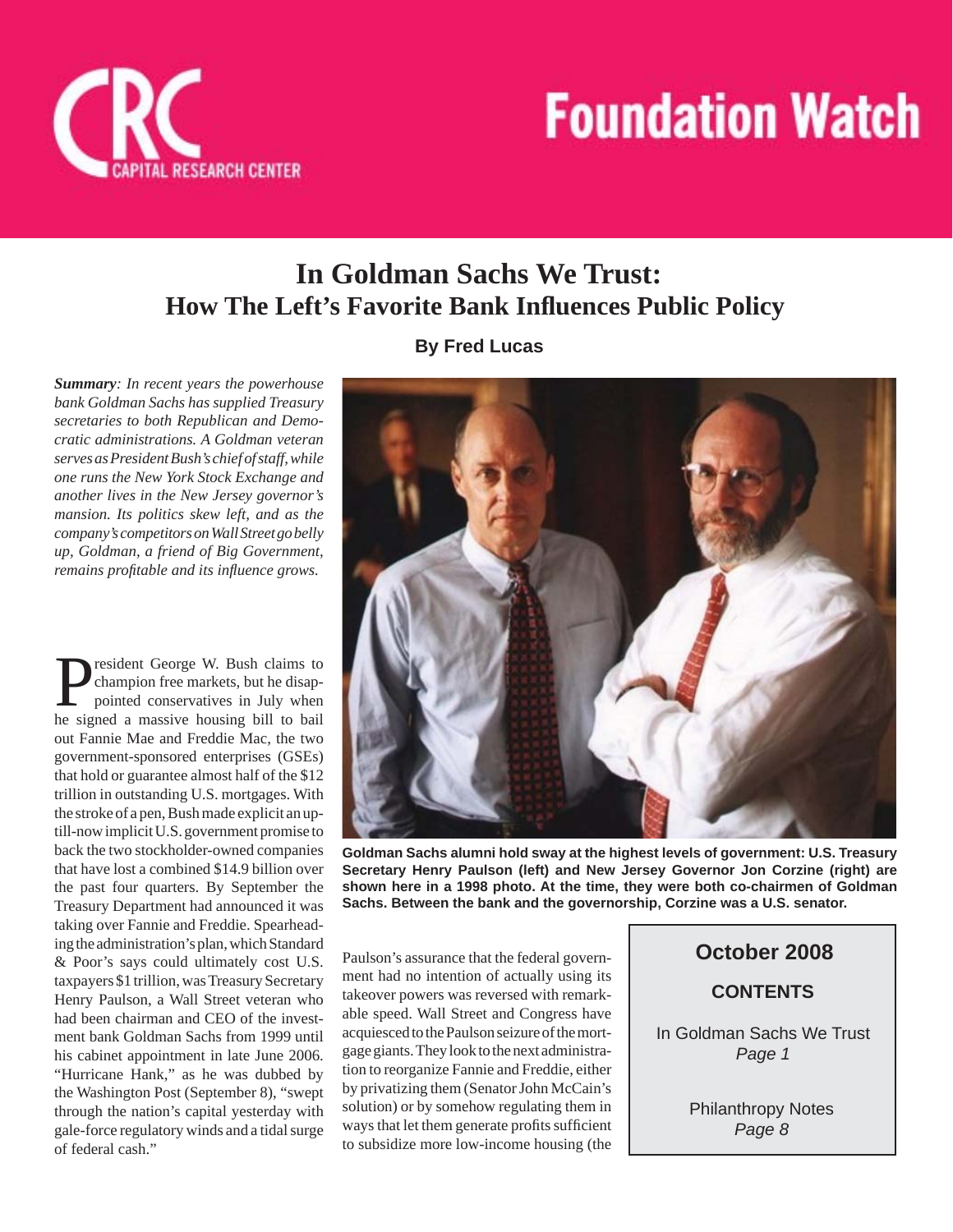Democrats' view). Investors and lenders hope these actions will somehow "calm" the markets and restore "confidence." In a report submitted to Secretary Paulson, Goldman Sachs managing director (and former New York Federal Reserve president) E. Gerald Corrigan attributed the problem to "collective human behavior—unbridled optimism on the upside—and fear—bordering on panic—on the downside." (See New York Times, August 6). He said the financial community failed to take the necessary steps to manage its risk. Banks didn't understand their own complex portfolios, which led to a vicious circle of credit losses and write-downs. Now banks are growing risk-averse, afraid to lend money lest they throw good money after bad.

Now, at press time, Congress and the Bush administration are wrangling over another Paulson proposal that makes conservatives wince: in the third week of September Paulson proposed creating a \$700 billion government fund to purchase banks' bad mortgage investments. "I hate the fact that we have to do this, but it is better than the alternative," Paulson said September 21. The Wall Street Journal reported that earlier in the week behind closed doors the Treasury Secretary sounded apocalyptic: "If it doesn't pass, then heaven help us all."

#### **Editor:** Matthew Vadum

**Publisher:** Terrence Scanlon

#### *Foundation Watch*

is published by Capital Research Center, a non-partisan education and research organization, classified by the IRS as a  $501(c)(3)$  public charity.

**Address:** 1513 16th Street, N.W. Washington, DC 20036-1480

**Phone:** (202) 483-6900 **Long-Distance:** (800) 459-3950

**E-mail Address:** mvadum@capitalresearch.org

**Web Site:** http://www.capitalresearch.org

*Organization Trends* welcomes letters to the editor.

**Reprints** are available for \$2.50 prepaid to Capital Research Center.



**One of President Bush's former aides, Dina Habib Powell, oversees Goldman Sachs's philanthropy. Powell previously directed the White House personnel offi ce, and was assistant secretary of state for educational and cultural affairs.**

The proposal, which Treasury officials call "balance sheet relief," is aimed at easing the credit squeeze. They say the bailout, along with the Federal Reserve Board's \$85 billion lifeline to troubled insurance giant American International Group (announced September 16), is needed to prevent a fullscale economic meltdown.

#### **The Goldman Touch**

But unlike banks in the current financial climate, no one can accuse the institution over which Henry Paulson presided before taking over at Treasury of being risk-averse. Incorporated in 1869 and headquartered in New York City, Goldman Sachs is one of the largest corporations in the world. Fortune magazine's 2008 list of the "Global 500" largest corporations (by revenues) ranks it as #1 in the securities industry, #20 in the U.S. and #61 in the world. It is usually called an investment bank. However, the repeal of the separation between commercial and investment banking in the U.S., and the globalization and securitization of credit have created international financial services organizations that deploy capital around the world. Because of the credit crisis, the "value" of these firms is uncertain and their future earnings are hard

to forecast. (The 52-week highs for shares of Fannie Mae and Freddie Mac were \$68.60 and \$65.88. In September you could buy a share of each for less than a dollar.) But most market analysts believe Goldman Sachs's financial condition is head-and-shoulders above its peers.

With assets valued at \$1.19 trillion and annual earnings in the neighborhood of \$90 billion in 2007, Goldman Sachs is the envy of the financial world. Its executives, dubbed "masters of the universe" by some pundits, are very highly compensated. CEO Lloyd Blankfein, who succeeded Paulson, received \$67.9 million in 2007 (\$26.8 million in cash and \$41.1 million in stock options). Co-presidents Gary Cohn and John Winkelried each got stock options valued at \$40.5 million, up from the \$25.7 million they received the previous year. (Bloomberg News, December 21, 2007) The company, which has 25,000 employees, lists about 1,700 "managing directors" who have a base pay of about \$200,000 annually and 300 "partner managing directors" who receive \$600,000, according to Financial News Online. These figures do not include bonuses, which can soar into the millions. In 2007, Goldman set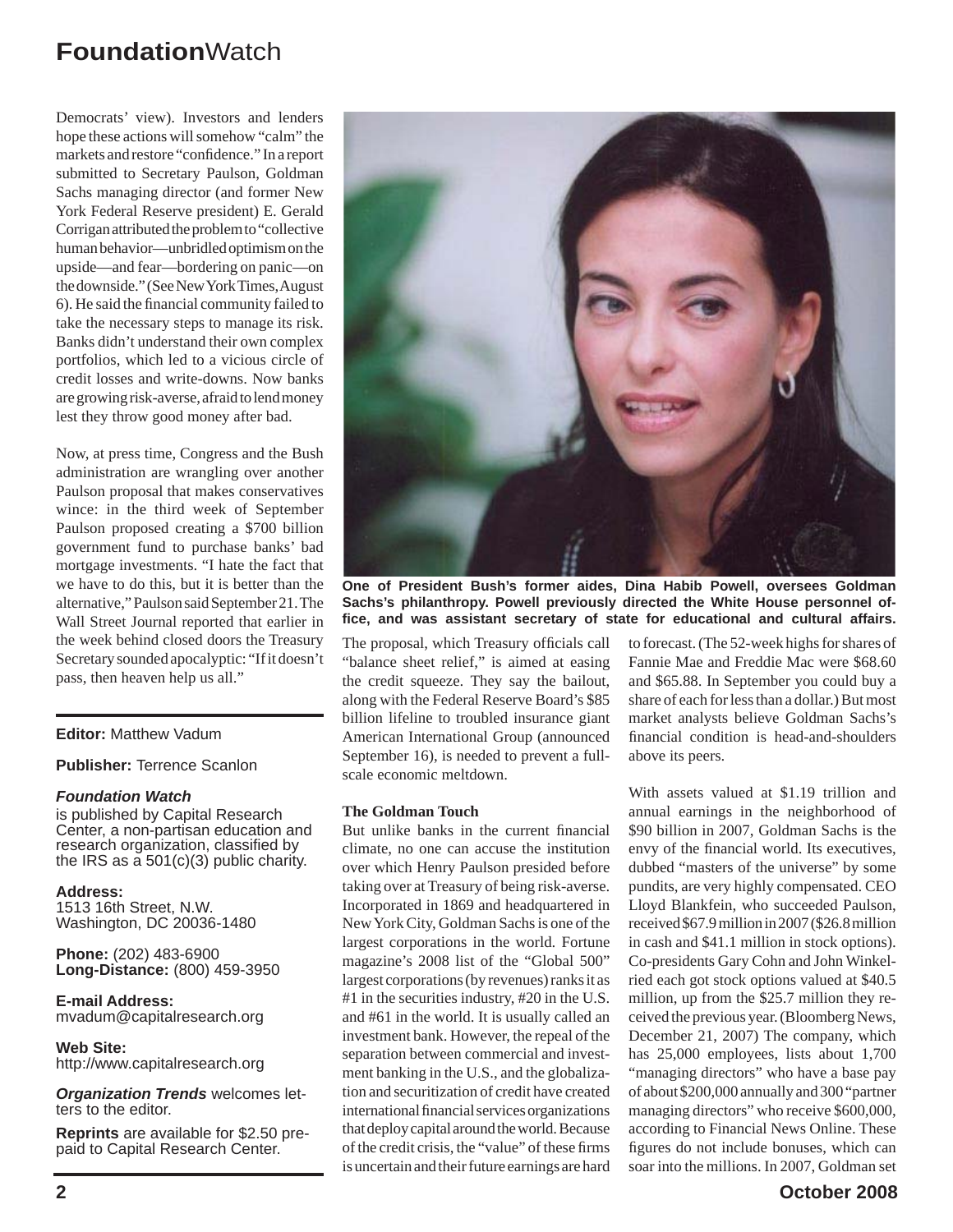aside \$20.2 billion for salaries and bonuses, a 23% increase over 2006.

Goldman has weathered the economic turmoil far better than most other major banks. Its writedowns and credit losses were less than \$1 billion last quarter and \$3.8 billion over the last four quarters (compared to Citigroup, which lost \$11.7 billion and \$54.5 billion, and Merrill Lynch, which lost \$9 billion and \$46.1 billion, respectively. (Under pressure from Paulson's Treasury Department, Merrill agreed to be purchased by Bank of America last month in order to stave off bankruptcy.) While Goldman's third-quarter profits of \$845 million, reported September 16, were well below the \$2.8 billion the company earned in the same period last year, Goldman beat analysts' expectations. The mergers and acquisitions business is off and its own clients' trading has surely fallen.

The fact that Goldman was able to turn a profit while competitors such as Bear Stearns were losing their shirts will likely help maintain the company's sterling brand name, but market watchers say Goldman isn't out of the woods yet. The fact that the price for Goldman Sachs and the only other remaining independent investment bank, Morgan Stanley, took a pounding during the stock market panic of mid-September means its days may be numbered, at least in its present form. "The market was signaling that the stand-alone investment banking model doesn't work," said Tad Rivelle, chief investment officer at Metropolitan West Asset Management. "We were on the verge of putting every Wall Street firm out of business." (Wall Street Journal, September 20)

#### **From Goldman to Government**

Henry Paulson's powerful influence in the Bush administration is a source of deep frustration to conservatives. It was Paulson who persuaded the president to drop his threat to veto the housing bill, which aims to reduce the risks of mortgage lending but provides no assurance that it will revive the housing and financial markets. He persuaded the president to sign the housing bill even though it contains nearly \$5 billion for housing subsidies, financial counseling, and mortgage restructuring programs. These are likely to wind up funding various 501(c) (3) housing development corporations that contract with cities and states. Many are

set up by political advocacy groups such as ACORN (Association of Community Organizations for Reform Now), the radical left-wing community organizers, and the National Council of La Raza, the liberal Hispanic advocacy group. President Bush's defenders say congressional Democrats forced the president to accept what Republican critics call a "slush fund" for radical

alleged actions occurred in December 2001 and March 2003 while Paulson was Goldman's CEO. Goldman Sachs was dropped from the suit in February 2007 because of the statute of limitations. (Accounting Age, October 5, 2006)

"It's government by Goldman Sachs and for Goldman Sachs," Steve Milloy, portfolio



**Goldman Sachs vet Joshua Bolten (left), now White House Chief of Staff, leaves a meeting at the Pentagon with President Bush in November 2007.**

nonprofits. It was their price for agreeing to the Paulson proposal. Just prior to handing the administration a blank check to prop up Fannie Mae and Freddie Mac, Congress also helpfully raised the national debt limit from \$9.5 trillion to \$10.6 trillion.

Paulson divested his financial interest in the firm before he was tapped by Bush to manage the country's fiscal policy. But, says Peter Flaherty, president of the watchdog National Legal and Policy Center (NLPC), "he doesn't stop being friends with his friends." In an interview, Flaherty said his group has filed shareholder complaints against Goldman Sachs. In October 2006 Goldman Sachs was named co-defendant in a lawsuit by Ohio Attorney General Jim Petro alleging that it helped Fannie Mae sell certain mortgage backed securities that pushed \$107 million of Fannie Mae earnings into future years. The goal was to deceive investors so Fannie met its earnings targets, triggering a bigger payout to company executives. The

manager for the Free Enterprise Action Fund, said in an interview. "He's a game player. Now he's cleaning up the mess he helped create. They advised Fannie Mae. They were the biggest firm to do this and they got out before it hit the fan."

Goldman Sachs's clout in government extends far beyond Paulson. Clinton Treasury Secretary Robert Rubin, the most important of Paulson's predecessors (he served before President Bush's first choices, the irascible Paul O'Neill and the negligible John Snow) was co-chairman of Goldman Sachs. The current White House chief of staff, Joshua Bolten, is a former Goldman Sachs director of legal affairs. In May, President Bush named Robert Zoellick, a Goldman Sachs vice chairman for international strategy, to be president of the World Bank. (Zoellick had worked as U.S. Trade Representative in the Bush administration before joining Goldman Sachs.) The President's second cousin, George Herbert Walker IV, currently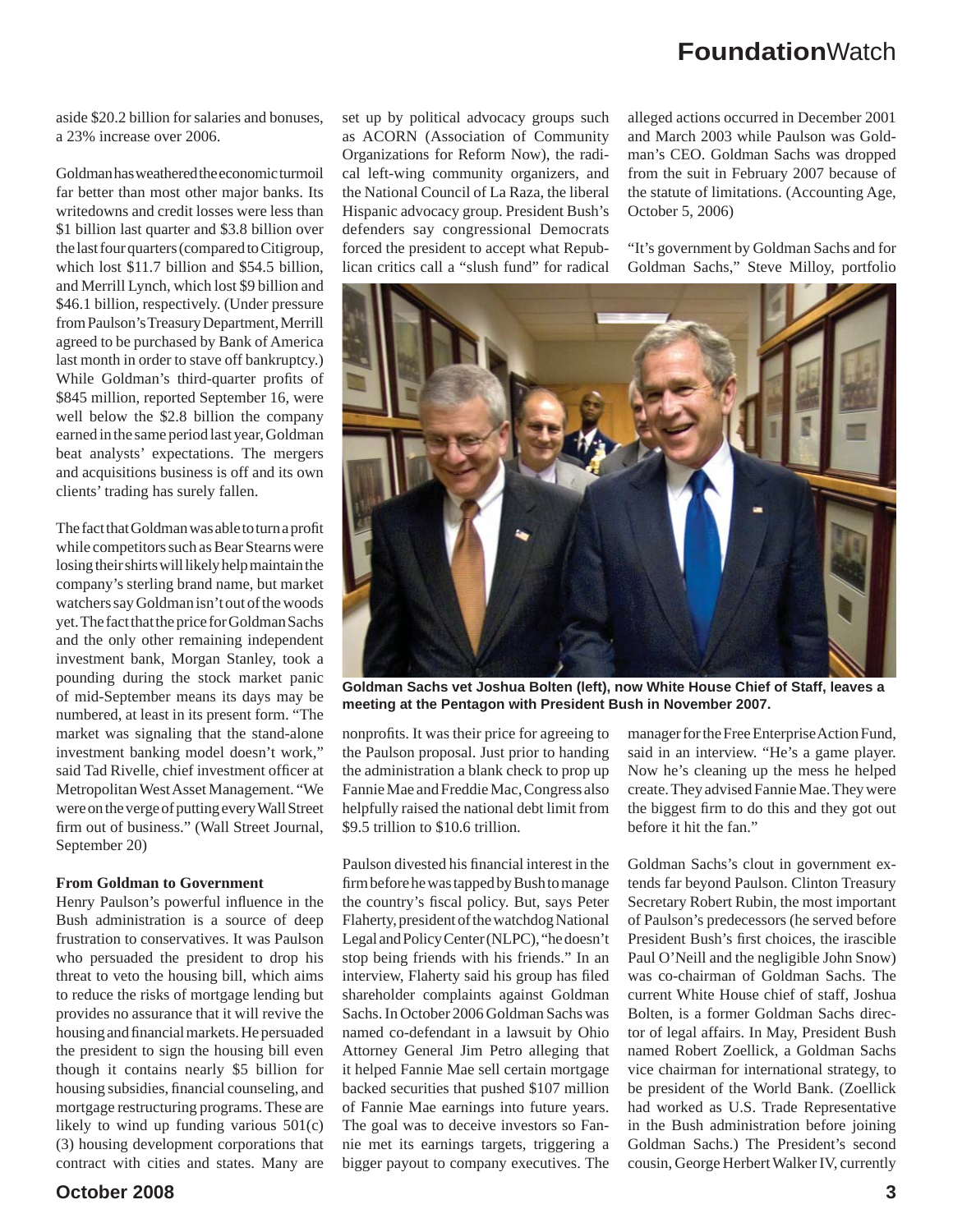global head of the investment management division at financially distressed Lehman Brothers, was previously a partner at Goldman Sachs Group Inc.

In October 2006 Paulson asked Goldman alumnus Robert Steel to become Treasury undersecretary of domestic finance, a position that made him Paulson's principal banking adviser. This July, the board of financially-tottering Wachovia asked Steel to become the company's CEO. As Steel was leaving Treasury, Ken Wilson, chairman of Goldman's Financial Institutions Group, joined the Department as a Paulson advisor for the administration's final six months. For this limited assignment he received the status of "special government employee," affording him a waiver from government divestment and disclosure rules. (Financial Times, July 31, 2008)

The Goldman-to-government revolving door doesn't stop at water's edge. Former Goldman executives occupy positions in the governments of Great Britain, Italy, China, and Australia. The Independent, a British newspaper, facetiously headlined a July 22 article, "How Goldman Sachs Took Over the World." But far from being the name of a shadowy cabal, Goldman Sachs makes no effort to hide its connections. Its networking strength is one of its major selling points.

"Almost whatever the country, you can find Goldman Sachs veterans in positions of pivotal power," the Independent observed. "Goldman hires former politicians and civil servants, as readily as it supplies them." One of President Bush's former aides, Dina Habib Powell, has overseen the company's philanthropy since last year. Powell previously directed the White House personnel office, and was also assistant secretary of state for educational and cultural affairs.

New Jersey's high tax Governor Jon Corzine is a former Goldman co-chairman who at one point served alongside then-Goldman co-chairman Paulson before a power struggle forced his departure. (The Independent, May 31, 2007) And look who's running the New York Stock Exchange (now called NYSE Euronext after an April 2007 merger)? Duncan Niederauer worked at Goldman Sachs for 22 years before becoming NYSE president in April 2007 and CEO in November. (New

York Times, November 18, 2007) Another former co-chairman of Goldman Sachs, Stephen Friedman, is director of President Bush's National Economic Council.

In a profile of Goldman Sachs, the Washington Post noted (September 19) that in the nation's capital "such heavy reliance on the most prestigious Wall Street investment firm has become something of a bipartisan Washington tradition in recent years." It

An innocent who observed the Paulson appointment, Goldman's salary structure and its core businesses might conclude that the political outlook of Goldman executives must be conservative and Republican. Wrong. With its worldwide contacts, Goldman executives enjoy many opportunities to contribute their names, money and expertise to the public's service. But they contribute little to Republican political candidates and even less to conservative advocacy groups. A Capital



**Paulson critic, Myron Ebell, director of energy and global warming policy at the Competitive Enterprise Institute**

continued, "but if the Wall Street meltdown continues, the tradition may come under scrutiny, especially if Goldman eventually needs the kind of government assistance granted Bear Stearns or American International Group."

That's an understatement.

#### **Goldman Sachs and Political Giving**

"Over the past few years, people from Goldman Sachs have assumed control over large parts of the federal government. Over the next few, they might just take over the whole darn thing," wrote New York Times columnist David Brooks on July 1.

Research Centerstudy of giving by America's top 100 corporate foundations showed that in 2004 the Goldman Sachs Foundation gave \$35,525,000 to left-of-center non-profit groups, mostly to environmental organizations such as the Nature Conservancy and the Wildlife Conservation Society. There were no recorded contributions to conservative or free market public policy organizations. ("Funding Liberalism With Blue-Chip Profits: Fortune 100 Foundations Back Leftist Causes," by David Hogberg and Sarah Haney, *Foundation Watch*, August 2006.)

The online database of the Center for Responsive Politics (www.opensecrets.org) reports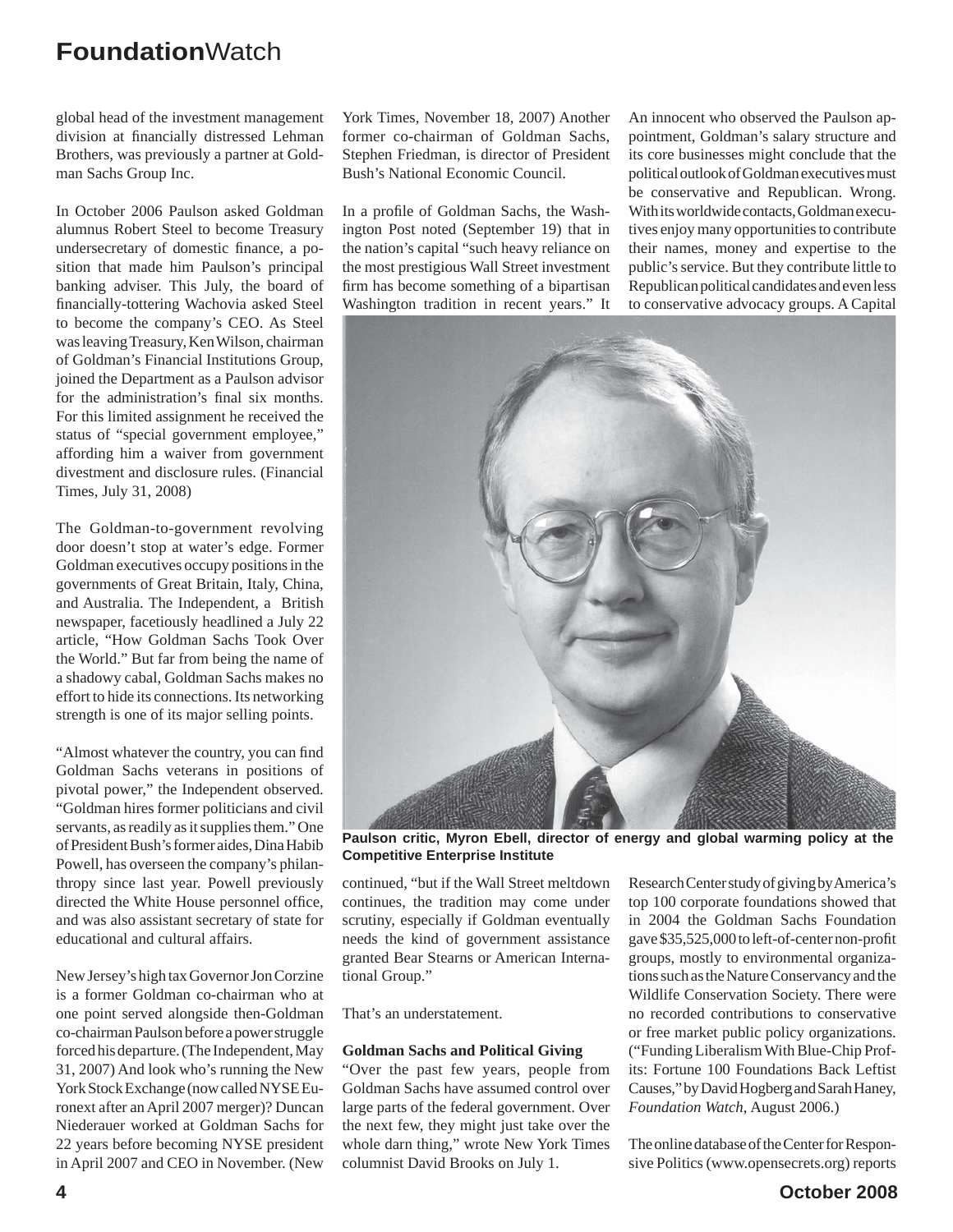that Goldman Sachs employees contributed a total of \$489,252 to Democratic presidential nominee Senator Barack Obama as of July 31 for both his primary and general election campaigns. That's more money than Obama got from any other company and more than two and a half times what Goldman employees contributed to Republican presidential nominee Senator John McCain, who received \$177,070 from Goldman Sachs employees as of July 31 for both the primary and general election campaigns combined. Moreover, Goldman CEO Blankfein contributed the legal maximum of \$4,600 to Senator Hillary Clinton's failed presidential campaign for the Democratic nomination, and even held a fundraiser for her at his New York apartment. (The Times of London, November 22, 2007)

The financial contributions of Goldman Sachs employees overwhelmingly favor Democratic presidential candidates, according to the Center. Employees gave \$870,202 to the top three Democratic presidential contenders (Obama, Clinton, and John Edwards), and just \$465,845 to the top four Republican candidates (McCain, Mitt Romney, Rudy Giuliani and Mike Huckabee).

#### **Bankrolling the Left**

The first page of the Goldman Sachs website (www2.goldmansachs.com) says nothing about capital investment. Instead it highlights the number of its employees—25,135—who volunteer for community service. Website visitors are invited to discover that Goldman Sachs people clean up public parks, help the elderly, and play soccer with poor kids. The Goldman Sachs Charitable Fund (2005 assets: \$51 million) gives out college scholarships. The Goldman Sachs Foundation (2005 assets: \$275 million) establishes libraries overseas, supports programs that teach kids about capital formation, and funded a \$25,000 grant to the U.S. Term Limits Foundation. But there is nothing to indicate the extent of the company's involvement with tax-exempt political advocacy groups.

In March 2007, National Legal and Policy Center president Peter Flaherty went before shareholders at the annual meeting of Goldman Sachs to ask for their approval—he didn't get it—of a resolution requiring the company to explain the purpose of its philanthropic contributions. Flaherty wanted

to know why Goldman Sachs contributed more than \$100,000 to organizations run by Rev. Jesse Jackson. Goldman Sachs had been identified as a sponsor of the 2007 Wall Street Conference, a project of Jackson's Citizenship Education Fund. The Fund aims to increase minority business, hiring, and lending in the corporate world, and Jackson has used it to threaten boycotts and demand shakedowns from any company that fails to comply with his demands. Flaherty asked whether Goldman shareholders approved of management's decision to contribute



**The late liberal icon John Kenneth Galbraith laid some of the blame for the Great Depression at the door of Goldman Sachs.**

to the Conference. He noted Jackson's record of support for dictators in Zambia and Liberia and reports that the  $501(c)(3)$ Citizenship Education Fund had made payments to Jackson's mistress to buy a home and contributed to political campaigns in violation of Federal Election Commission rules. (Flaherty's March 27, 2007 remarks at the Goldman Sachs meeting are available at http://www.nlpc.org/view.asp?action=vie wArticle&aid=1950.)

"Jesse Jackson is a demagogue and brings a list of things companies have done wrong," Flaherty asserted in an interview. "Paying off Jesse Jackson doesn't make Jesse Jackson go away." (Editor's Note: Flaherty previously chronicled a Jackson shakedown for Capital Research Center. The article is "Jesse Jackson Chases After NASCAR: NASCAR

Gives Thousands to Jackson Nonprofits, by Peter Flaherty, *Organization Trends*, April 2003.)

Goldman Sachs is perhaps better known for its giving to conservation projects. Perhaps that's because at the time Paulson, an avid birdwatcher, was the investment bank's CEO, he was also chairman of The Nature Conservancy. But in 2004 the company came under attack from the extremist Rainforest Action Network (RAN). RAN demanded that the company repudiate "investments of mass destruction," which RAN defines on its website as "dirty coal plants, industrial agrifuels, destructive oil extraction and pipelines and unsustainable logging operations." Such investments, according to RAN, "all depend on one thing: the financial support of major banks." RAN proclaimed a "Goldman Sachs victory" in November 2005 when it announced that the company was the first global bank to adopt a comprehensive environmental policy. Goldman agreed to steer its investments away from the supposed causes of eco-system harm and to establish a Center for Environmental Markets. (For more on the group, see "The Rainforest Action Network: A tax exempt nonprofit shakes down corporations with intimidation and 'direct action,'" by David Hogberg, *Organization Trends*, May 2005.)

Not surprisingly, green groups like the Sierra Club give high marks to Goldman Sachs nowadays for its dedication. The company has endorsed mandatory government limits on carbon emissions, committed to invest \$1 billion in clean and renewable energy, and promised to end investing in projects that would supposedly harm natural habitat. In 2007 Goldman helped broker a \$45 billion private equity buyout of TXU, the largest power producer in Texas. It worked behind the scenes on an agreement under which the new owners would cut from 11 to three the number of coal-fueled power plants TXU planned to build. TXU also pledged to work with the groups Environmental Defense and the Natural Resources Defense Council to cut carbon emissions, invest \$400 million in renewable energy initiatives, and advocate for cap-and-trade emissions control policies that would likely enrich Goldman Sachs.

It seems unlikely that Goldman Sachs executives are being strong-armed when they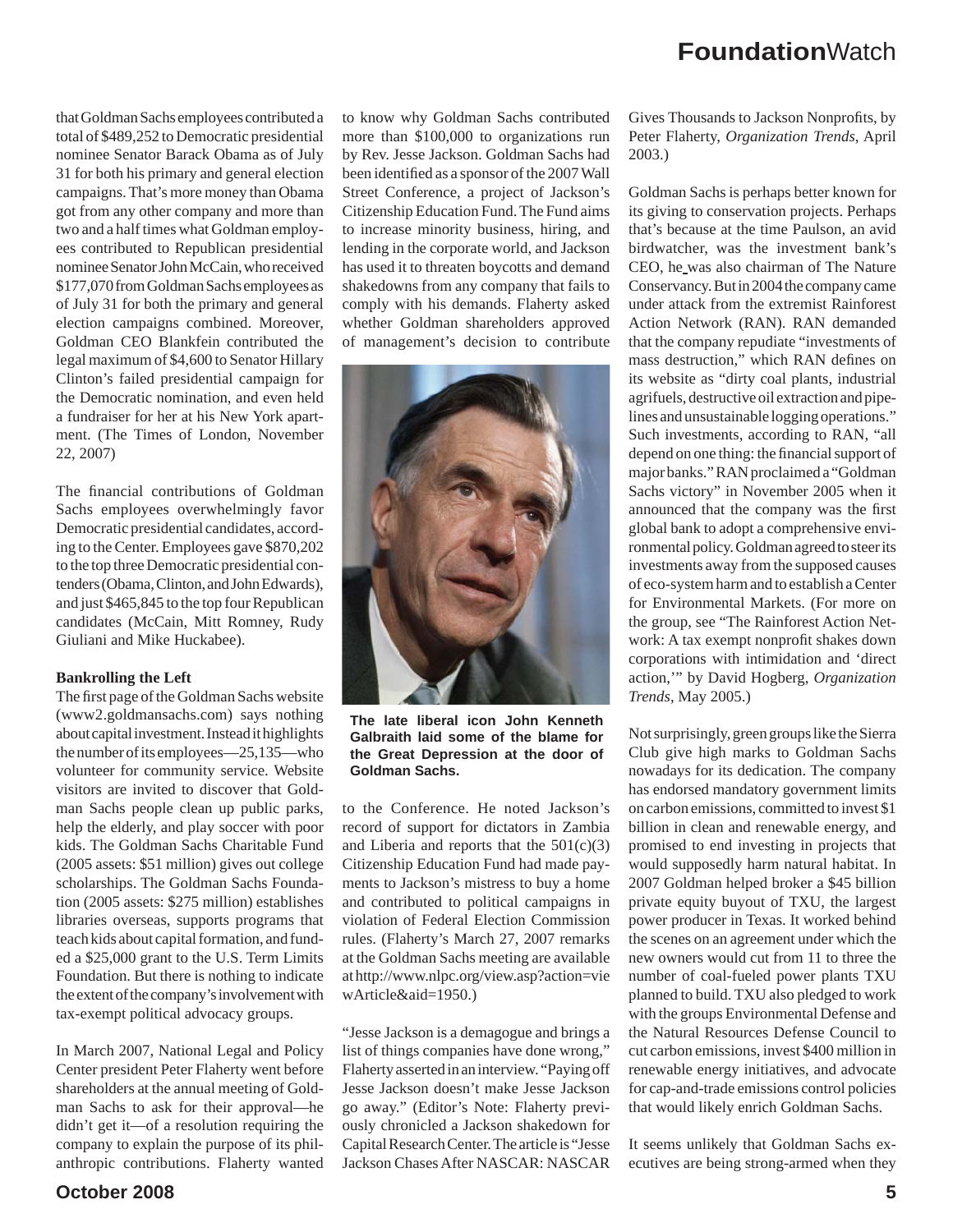give contributions to environmental groups. More likely, the company is clever enough to understand the money-making opportunities in environmentalism. The cause is good public relations and potentially profitable. What's not to like?

Of course, not all liberals sing from the same sheet music. The economist John Kenneth Galbraith, a key figure in President John F. Kennedy's administration, famously blamed Goldman Sachs in his book, *The Great Crash, 1929*, for helping to set the stage for the Great Depression. Galbraith, who died in 2006, spent a whole chapter he titled "In Goldman, Sachs, We Trust," detailing the "large-scale corporate thimblerigging" that he argued Goldman and other investment firms practiced in the 1920s.

#### **Cashing in on Green**

In search of money-making ventures, former Goldman Sachs executives recently joined Generation Investment Management (GIM), a London-based "green" investment company founded by former Goldman Sachs executive David Blood and green guru Al Gore. GIM's founding members include Mark Ferguson, former co-head of pan-European research at Goldman Sachs Asset Management , and Peter Harris, former head of Goldman Sachs Assets Management international operations.

This year GIM formed a partnership with Kleiner Perkins Caufield & Byers, the highlysuccessful California venture capitalist firm that invests seed money into "green tech" startup companies. When the startups go public or are bought out by a larger corporation, GIM and Kleiner Perkins expect to cash in.

The biggest area of money making potential is carbon trading. In September 2006, Goldman Sachs paid \$23 million to buy a 10% interest in the Chicago Climate Exchange, the only U.S. exchange that conducts trading in so-called carbon offsets. If an individual or business creates high levels of carbon emissions, it can buy these "offsets," or credits, to fund renewable energy sources such as solar and wind power or to plant trees. According to its proponents, high energy users can consider themselves "carbon neutral" if they compensate for the amount of carbon dioxide they produce by funding eco-friendly projects to balance out their own emissions.

The Chicago Climate Exchange has 80 corporate members that have committed to voluntarily reduce their carbon emissions by the year 2010 to 6% below what they were in 2000. The members include such corporate



**Ken Wilson, who was chairman of Goldman's Financial Institutions Group, joined the U.S. Treasury as a Paulson advisor for the administration's fi nal six months.**

giants as the Ford Motor Company, Amtrak, Dupont, Dow Corning, American Electric Power, International Paper, Motorola, Waste Management, and others. Illinois and New Mexico are members as are the cities of Aspen, Berkeley, Portland, and Chicago. (See "Al Gore's Carbon Crusade; The Money and Connections Behind It," by Deborah Corey Barnes, *Foundation Watch*, August 2007. See also "Al Gore's Carbon Empire: Cashing in on Climate Change," by Fred Lucas, *Foundation Watch*, August 2008.)

Of course, trading in carbon offsets is just another means of making voluntary contributions to reduce global warming—unless the federal government enacts cap-and-trade legislation that will mandate that corporations participate in the scheme. Then carbon trading becomes enormously profitable. Clearly, savvy Goldman Sachs traders aim to profit from stricter environmental regulation. They have good reason to be optimistic about their future prospects because cap-and-trade proposals have been endorsed by both Barack Obama and John McCain.

#### **A Confl ict of Interest?**

In 2002, Goldman Sachs CEO Henry Paulson used at least \$35 million in Goldman Sachs shareholder funds to purchase 680,000

acres of land in Tierra del Fuego, Chile. Frustrating developers who were forced to give up their purchase plans after years of delay, Goldman Sachs then transferred the acreage to the Wildlife Conservation Society (WCS), an "organizational partner" of the Nature Conservancy, where Paulson was a member of the board. Paulson's son, Merritt Paulson, was a board member of the Wildlife Conservation Society.

After the property transaction, the elder Paulson became chairman of the board of The Nature Conservancy. Steve Milloy, the executive director of the Free Enterprise Education Institute, noted in an op-ed that tax records show that Goldman Sachs paid the Nature Conservancy more than \$144,000 in consulting fees related to the transaction. (Human Events, May 30, 2006)

For its part, Goldman Sachs treated the property transaction as a public relations coup. In a 2004 press release, the bank and WCS announced an "unprecedented partnership to protect in perpetuity a vast tract of wilderness at the southernmost edge of South America. …Together, Goldman Sachs and Wildlife Conservation Society are working with Chilean conservationists and other partners to establish the reserve, develop a sustainable use plan and preserve the region's unique ecological characteristics for future generations." Goldman helpfully pointed out that a National Geographic television special about this conservation effort was titled, "Eden at the End of the World."

Not everyone was as impressed.

Pete Flaherty's NLPC filed a shareholder's complaint at the 2006 Goldman Sachs Annual Meeting. "This is a gargantuan tract of land by anyone's standards, with untold natural resources. And it has just been put off limits to development by the people of Chile, most of whom are poor, by affluent, First World activists." (Flaherty's March 31, 2006 remarks at the Goldman Sachs meeting are available at http://www.nlpc.org/view.asp?action=view Article&aid=1338.) Flaherty further charged that Goldman Sachs's environmental policy, adopted in November 2005, suspiciously "mirrored" that of The Nature Conservancy on such issues as "global warming, logging, and the rights of indigenous peoples in the developing world."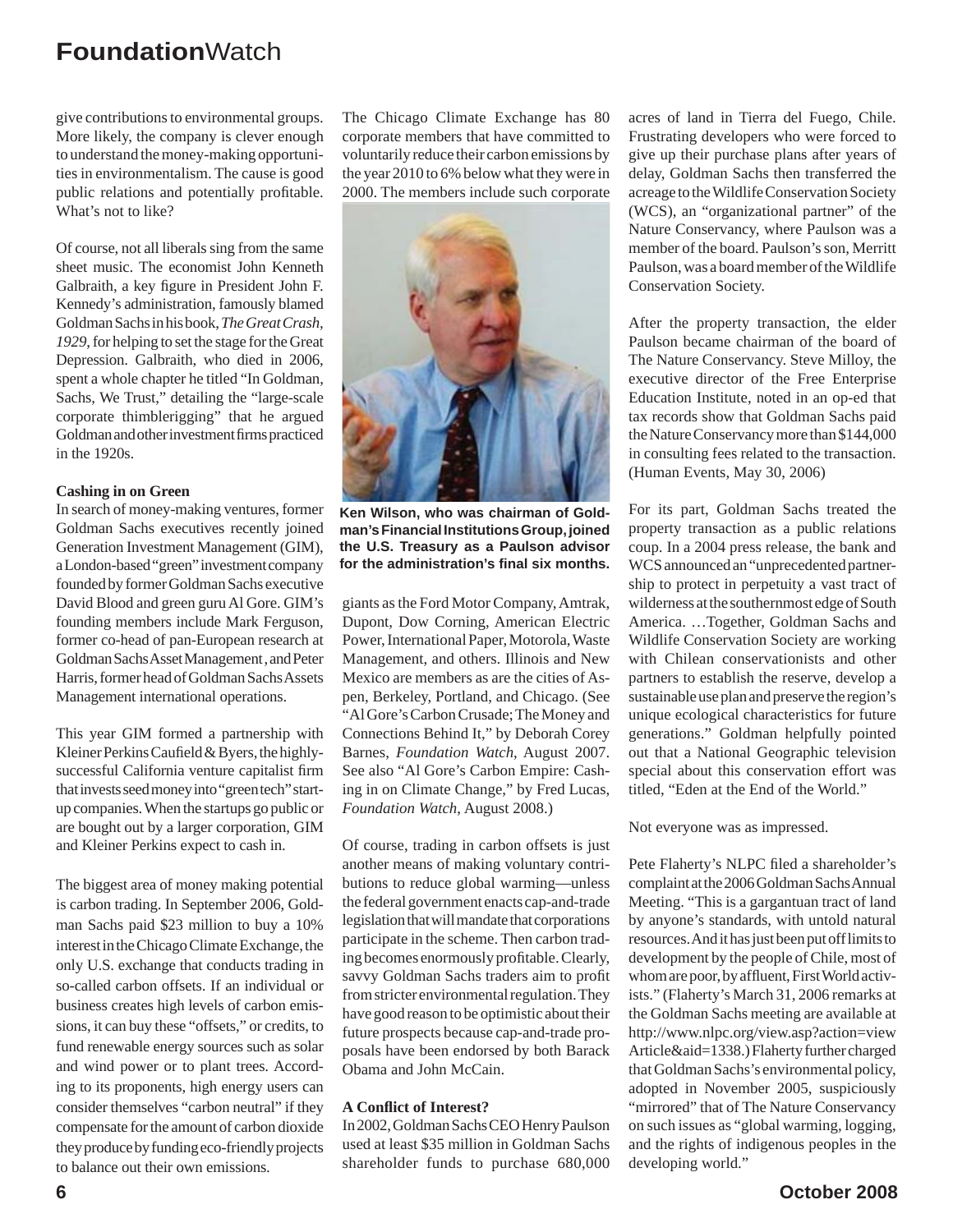

**Lloyd Blankfein, the current CEO of Goldman Sachs**

"Goldman's Code of Business Conduct and Ethics generally prohibits personal interests, including those involving family members, from interfering with firm interests," Flaherty said in announcing the complaint. "Goldman's actions should instead rely on sound business, economic and scientific analyses, and not the personal, social and political interests of executives. Such conflicts of interest may reduce shareholder value." (NLPC press release, March 20, 2006)

At the annual meeting Flaherty said that by adopting The Nature Conservancy's version of environmentalism the company had chosen sides in a divisive and controversial debate. "The business rationale for this policy has not been explained. … Nor has it been explained why Goldman has inserted itself so aggressively into issues of public policy, issues which are more properly, and fairly, decided by our elected officials through the democratic process."

Under ordinary circumstances Flaherty's complaint would have gone nowhere. But it struck a chord with the news media because The Nature Conservancy's reputation had taken a beating. In 2003, the Washington Post published an extraordinary series of articles reporting that the green group had engaged in such practices as abetting faulty land appraisals, lending money to corporate insiders, drilling for oil on nature preserve land, and selling donated land to its own supporters and trustees. The Conservancy said its actions were rationally

calculated decisions intended to limit development, but was hard pressed to explain why it allowed buyers to construct large homes with swimming pools and other amenities on what it said were environmentally sensitive sites. The controversy built a head of steam when the Bush administration announced Paulson's nomination to be Secretary of the Treasury.

"No conservative administration should consider appointing anyone who works for the Nature Conservancy to any position and certainly not to one carrying the high responsibilities of Treasury Secretary," said Myron Ebell, director of energy and global warming policy at the Competitive Enterprise Institute. "The Nature Conservancy has served as the agent for turning millions of acres of productive private land into federally-owned land and has made huge profits doing so. The question that needs to be asked is, what will Mr. Paulson be able to do as Treasury Secretary to benefit the Nature Conservancy and its big corporate partners?"

Ebell's warnings were not heeded. The Republican-controlled Senate easily confirmed President Bush's nominee in 2006. Since then President Bush, once a vocal skeptic of global warming alarms, has called for the U.S. to stop the increase of carbon emissions by 2025. He has called for new auto fuel efficiency regulations on automakers, government subsidies for new technologies and new international agreements on carbon emissions.

"Taken together, these landmark actions will prevent billions of metric tons of greenhouse gas emissions from entering the atmosphere," Bush said April 16.

Flaherty believes Paulson has a lot to do with why the Bush administration jumped on the global warming bandwagon.

"Arguably, he can't serve two masters. Was he working for Goldman Sachs or the Nature Conservancy?" Flaherty said. "By supporting limits on emissions, he was harming shareholder investments. Now, is he serving the interests of the administration and the public or the interests of Goldman Sachs and its financial well being?"

*Fred Lucas is a senior writer and investigative reporter for Cybercast News Service (CNSNews.com).*

*FW*

**You can probe the backgrounds of many of the organizations profiled in** *Foundation Watch* **by visiting our online database at**

### **www.capitalresearch.org**

**You can also retrieve past issues of CRC newsletters, including** *Organization Trends Foundation Watch Labor Watch Compassion and Culture*

Past issues may be ordered for \$2.50 each. Orders must be prepaid. For information or credit card orders, call (202) 483-6900 *Or mail your check to:*

> **Capital Research Center, 1513 16th Street, N.W. Washington, D.C. 20036**

**Please remember Capital Research Center in your will and estate planning.** 

**Thank you for your support.** 

*Terrence Scanlon,* **President**